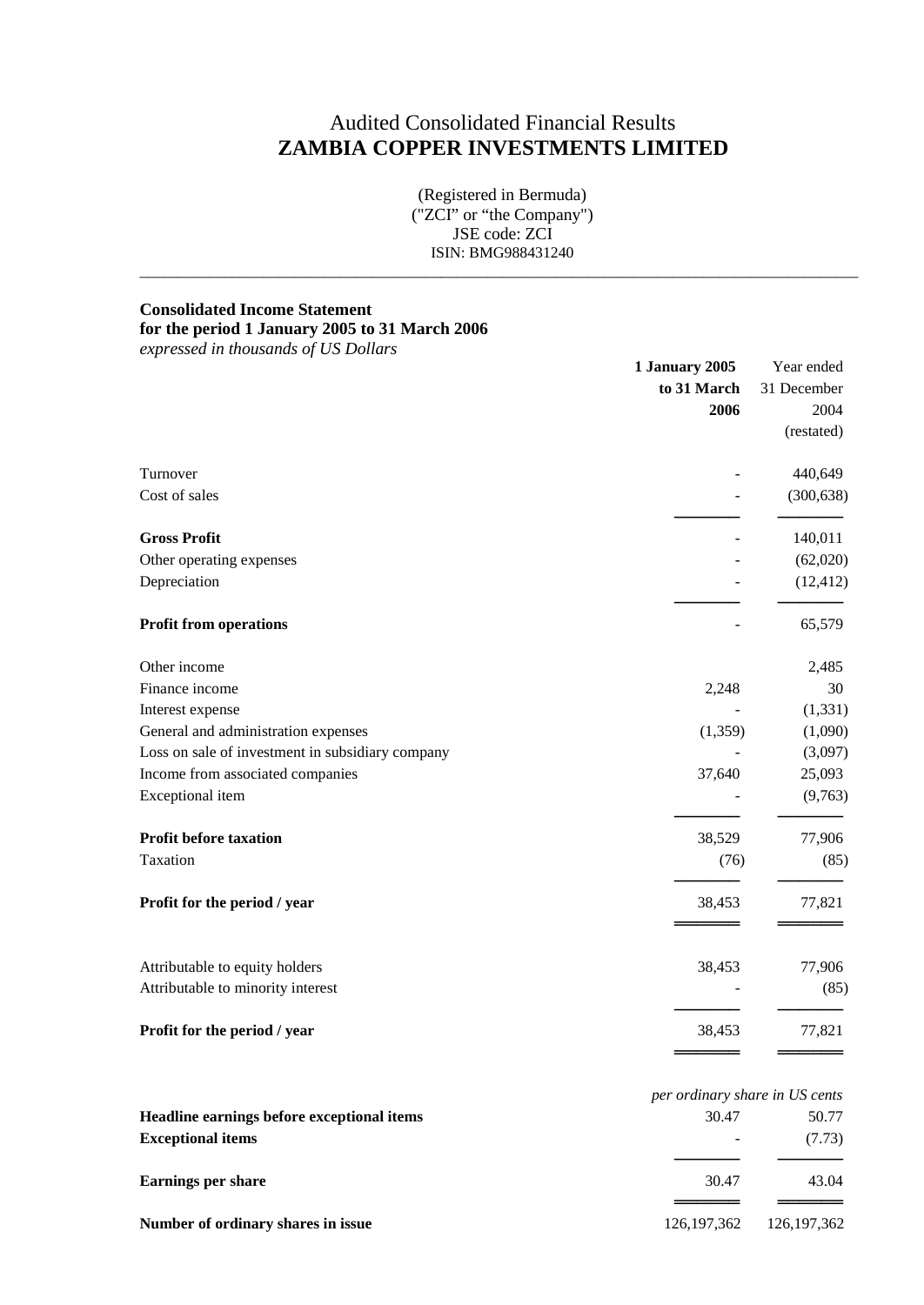## **Consolidated Balance Sheet**

**as at 31 March 2006**

| $\epsilon$ <i>, <math>\epsilon</math></i> , $\epsilon$ , $\epsilon$ , $\epsilon$ , $\epsilon$ , $\epsilon$ , $\epsilon$ , $\epsilon$ , $\epsilon$ , $\epsilon$ , $\epsilon$ , $\epsilon$ , $\epsilon$ , $\epsilon$ , $\epsilon$ , $\epsilon$ , $\epsilon$ , $\epsilon$ , $\epsilon$ , $\epsilon$ , $\epsilon$ , $\epsilon$ , $\epsilon$ , $\epsilon$ , $\epsilon$ , $\epsilon$ , $\epsilon$ , $\epsilon$ , $\epsilon$ , $\epsilon$ , $\epsilon$ , $\epsilon$ , $\epsilon$ , $\epsilon$ , $\epsilon$ , $\epsilon$ | 1 January 2005<br>to 31 March<br>2006 | year ended<br>31 December<br>2004<br>(restated) |
|------------------------------------------------------------------------------------------------------------------------------------------------------------------------------------------------------------------------------------------------------------------------------------------------------------------------------------------------------------------------------------------------------------------------------------------------------------------------------------------------------------------|---------------------------------------|-------------------------------------------------|
| <b>Non-Current Assets</b>                                                                                                                                                                                                                                                                                                                                                                                                                                                                                        |                                       |                                                 |
| Long term accounts receivable                                                                                                                                                                                                                                                                                                                                                                                                                                                                                    | 9,477                                 | 12,910                                          |
| Investment in associated companies                                                                                                                                                                                                                                                                                                                                                                                                                                                                               | 84,502                                | 61,282                                          |
|                                                                                                                                                                                                                                                                                                                                                                                                                                                                                                                  | 93,979                                | 74,192                                          |
| <b>Current assets</b>                                                                                                                                                                                                                                                                                                                                                                                                                                                                                            |                                       |                                                 |
| Available for sale investment                                                                                                                                                                                                                                                                                                                                                                                                                                                                                    | 2,842                                 |                                                 |
| Accounts receivable                                                                                                                                                                                                                                                                                                                                                                                                                                                                                              | 5,296                                 | 4,892                                           |
| Cash and cash equivalents                                                                                                                                                                                                                                                                                                                                                                                                                                                                                        | 4,066                                 | 3,120                                           |
|                                                                                                                                                                                                                                                                                                                                                                                                                                                                                                                  | 12,204                                | 8,012                                           |
| <b>Current liabilities</b>                                                                                                                                                                                                                                                                                                                                                                                                                                                                                       |                                       |                                                 |
| Accounts payable and accrued liabilities                                                                                                                                                                                                                                                                                                                                                                                                                                                                         | (260)                                 | (356)                                           |
| Net current assets                                                                                                                                                                                                                                                                                                                                                                                                                                                                                               | 11,944                                | 7,656                                           |
| <b>Total assets less current liabilities</b>                                                                                                                                                                                                                                                                                                                                                                                                                                                                     | 105,923                               | 81,848                                          |
| Net assets                                                                                                                                                                                                                                                                                                                                                                                                                                                                                                       | 105,923                               | 81,848                                          |
|                                                                                                                                                                                                                                                                                                                                                                                                                                                                                                                  |                                       |                                                 |
| <b>Capital and reserves</b><br>Capital                                                                                                                                                                                                                                                                                                                                                                                                                                                                           | 334,547                               | 334,547                                         |
| Revaluation reserves                                                                                                                                                                                                                                                                                                                                                                                                                                                                                             | 42                                    |                                                 |
| Deficit on hedging reserves                                                                                                                                                                                                                                                                                                                                                                                                                                                                                      | (14, 420)                             |                                                 |
| Accumulated deficit                                                                                                                                                                                                                                                                                                                                                                                                                                                                                              | (214, 246)                            | (252, 699)                                      |
| Shareholders' equity                                                                                                                                                                                                                                                                                                                                                                                                                                                                                             | 105,923                               | 81,848                                          |
|                                                                                                                                                                                                                                                                                                                                                                                                                                                                                                                  |                                       |                                                 |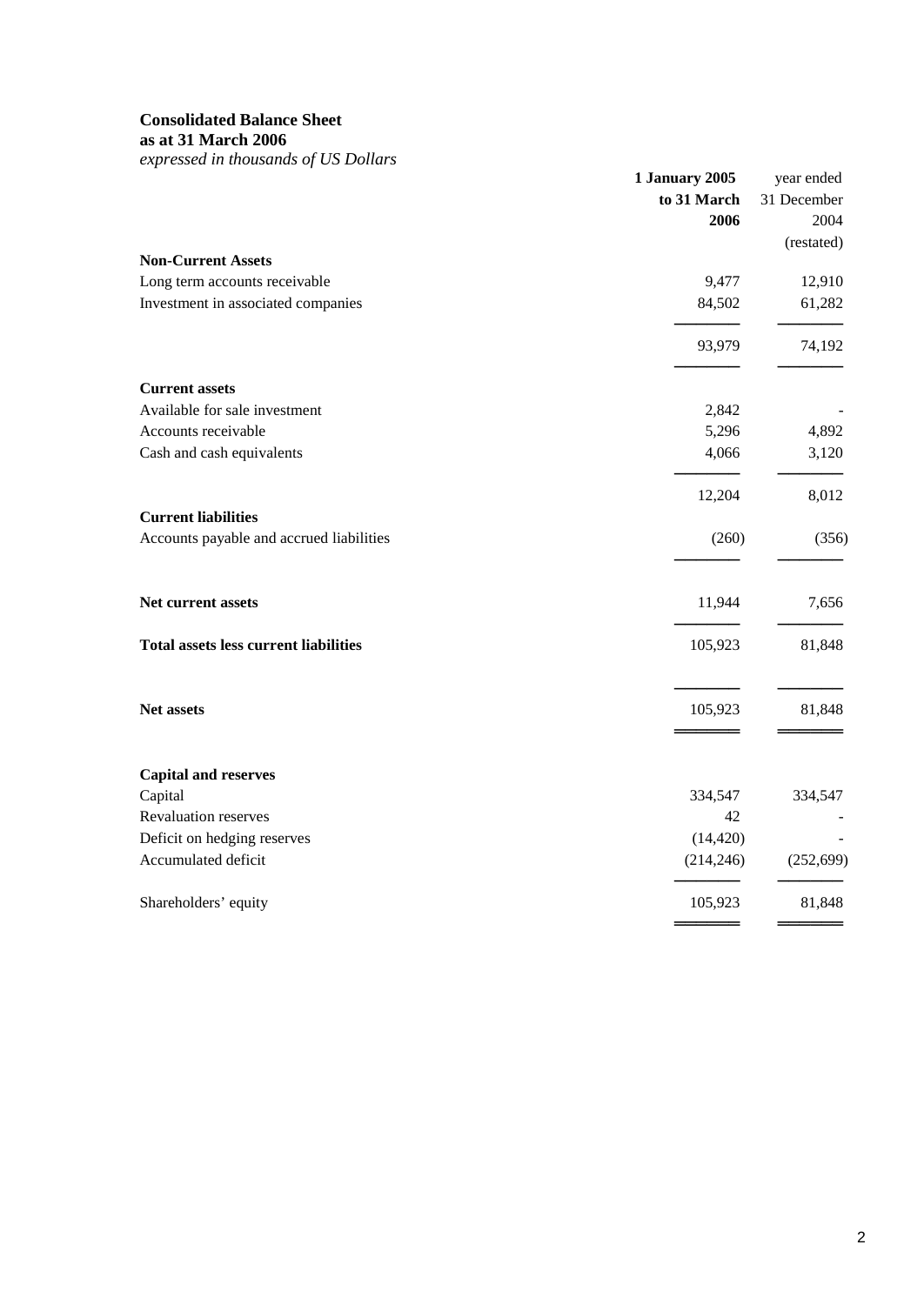### **Consolidated Statement of Changes in Equity**

#### **for the period 1 January 2005 to 31 March 2006**

| 1,255    | 27,023    |
|----------|-----------|
|          |           |
|          |           |
| (1,255)  | 1,734     |
|          |           |
|          | (1,220)   |
|          |           |
| (23,510) | 54,311    |
|          | 81,848    |
|          | 42        |
|          | (14, 420) |
|          | 38,453    |
|          | 105,923   |
|          | 23,510    |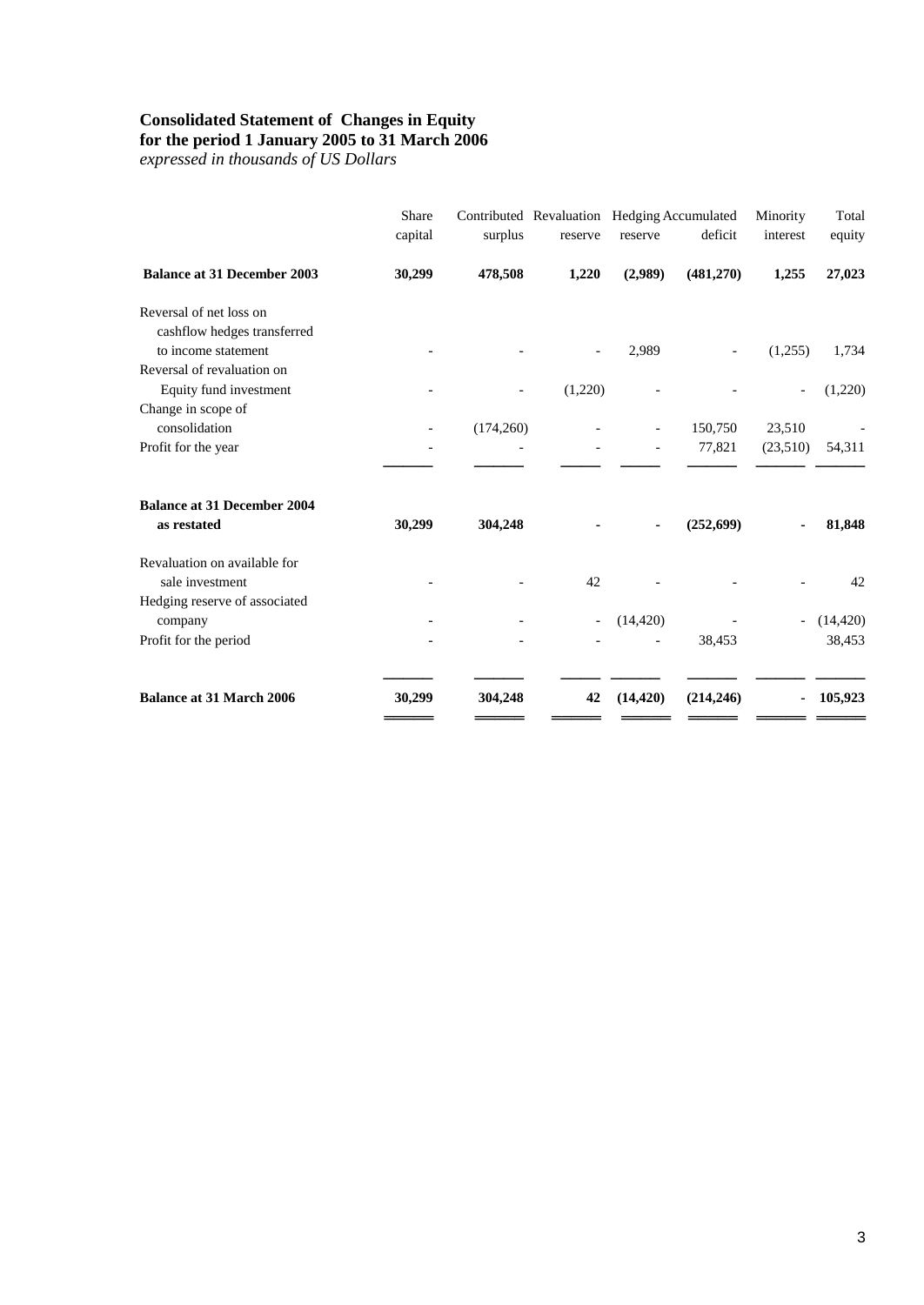## **Consolidated Statement of Cash Flows**

### **for the period 1 January 2005 to 31 March 2006**

|                                                             | 1 January 2005 | Year ended          |
|-------------------------------------------------------------|----------------|---------------------|
|                                                             | to 31 March    | 31 December<br>2004 |
|                                                             | 2006           |                     |
| <b>Cash flow from operating activities</b>                  |                |                     |
| Cash received from customers                                |                | 425,201             |
| Cash paid to suppliers and employees                        | (1,480)        | (325,967)           |
| Cash (absorbed) / generated by operations                   | (1,480)        | 99,234              |
| Interest received                                           | 96             | 30                  |
| Interest paid                                               |                | (1,020)             |
| Income tax paid                                             | (90)           | (121)               |
| Net cash (absorbed) / generated by operating activities     | (1,474)        | 98,123              |
| <b>Cash flow from investing activities</b>                  |                |                     |
| Purchase of available for sale investments                  | (2,800)        |                     |
| Proceeds from disposal of short term investment             |                | 981                 |
| Proceeds from partial disposal of investment in subsidiary, |                |                     |
| net of cash disposed of                                     | 5,220          | (24,006)            |
| Purchase of tangible fixed assets                           |                | (46,060)            |
| Cash generated / (absorbed) by investing activities         | 2,420          | (69,085)            |
| <b>Cash flow from financing activities</b>                  |                |                     |
| Lease financing paid                                        |                | (3,526)             |
| Cash absorbed by financing activities                       |                | (3,256)             |
| Net increase in cash                                        | 946            | 25,512              |
| Net cash / (debt) at the beginning of the period / year     | 3,120          | (22, 392)           |
| Net cash at the end of the period / year                    | 4,066          | 3,120               |
|                                                             |                |                     |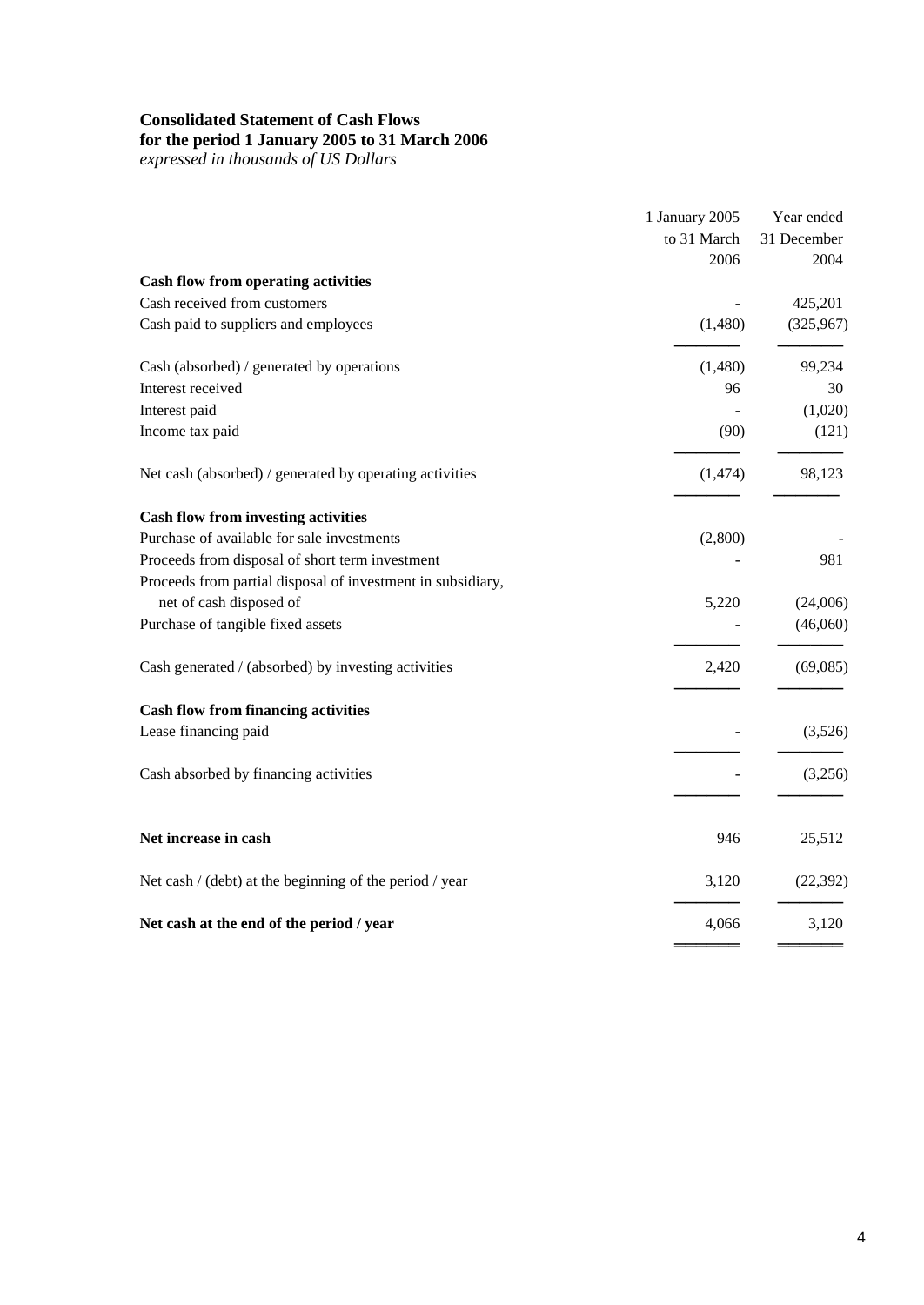## **CHAIRMAN'S REPORT**

I am pleased to present the Company's audited annual financial statements for the fifteen months ended 31 March 2006. It will be noted that these results reflect a satisfactory consolidated net profit figure of USD 38.5 million, which compares favourably to the USD 13.6 million published for the period ended 31 December 2005. These figures differ slightly from the unaudited results published on SENS on 30 June 2006, most notably in the fact that the consolidated net profit figure has increased from USD 36.3 million and that a prior year adjustment has required a consequential restatement to the Company's 2004 results.

During the period, management and the newly appointed auditors discovered that the deferred sale consideration receivable from Vendanta Resources plc had been recorded at its nominal value instead of being discounted to net present value. This error has been corrected retrospectively by restating the comparative statements for 31 December 2004. The effect of the change is a decrease in the long term accounts receivable of USD 2,750,000, a decrease in current accounts receivable of USD 328,000, and an increase in the loss on sale of subsidiary company of USD 3,078,000. Accordingly, the opening reserves have been decreased by USD 3,078,000.

The Company's annual report and notice of Annual General Meeting will be posted to shareholders on Tuesday 25 July 2006, on which date the full annual report will also appear on the Company's website.

## **ACCOUNTING POLICIES**

As shareholders are aware, the Company's financial year-end has been changed from 31 December to 31 March in order to bring the Company in line with the financial reporting period of KCM and primarily with the object of avoiding previous delays associated with timeous production of financial results. As a result, the comparative amounts for the income statement, statement of changes to equity, cash flows, and related notes are not comparable. The accounting policies applied in the preparation of the consolidated financial statements for the fifteen months ended 31 March 2006 are in accordance with International Financial Reporting Standards (IFRS) and interpretations adopted by the International Accounting Standards Board (IASB). In 2005, the International Accounting Standards Board issued new standards and interpretations, which had no significant impact on the consolidated financial statements as at 31 March 2006.

The consolidated balance sheet of Zambia Copper Investments Limited and its subsidiaries for the fifteenmonth period ended 31 March 2006 and the related consolidated statements of income, cash flow and changes in shareholders' equity for the period then ended, have been audited by KPMG Audit S.à.r.l.. The report of the auditors will be available for inspection at the registered office of the Company. These consolidated financial statements are the responsibility of the Board of Directors.

## **ANNUAL GENERAL MEETING – CHANGE OF DATE**

Due to unforeseen delays in the finalisation of the audit, the directors have determined that the initial date scheduled for the annual general meeting would not permit shareholders to receive sufficient notice of such meeting and have accordingly deferred the meeting by one week to 16 August 2006 in terms of the notice set out below.

Notice is hereby given that the annual general meeting of the Company will be held at the offices of Maitland Luxembourg S.A., 6 Rue Adolphe Fischer, Luxembourg, on Wednesday 16 August 2006 at 11h00, to transact the business as stated in the notice of annual general meeting included in the annual report.